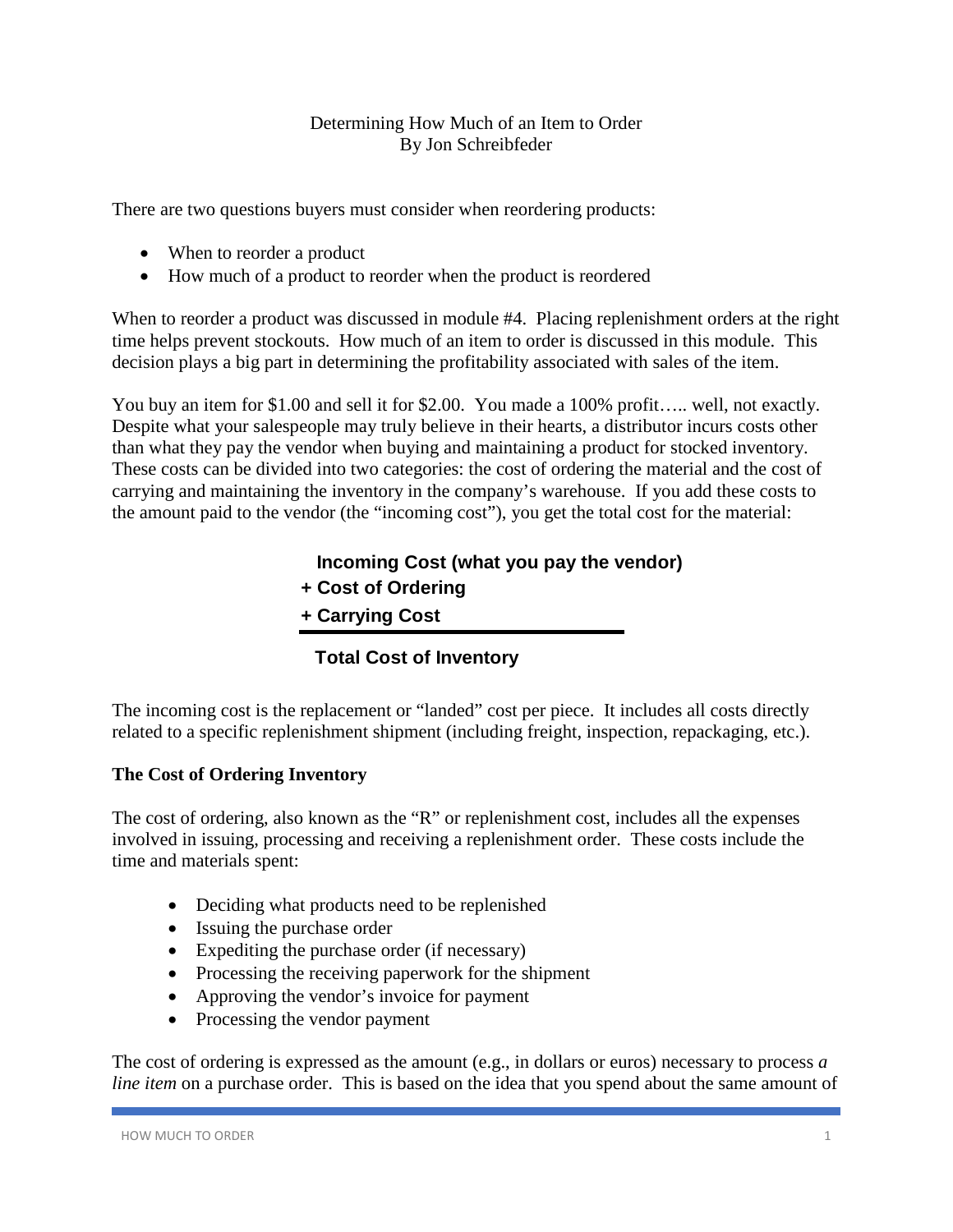time reordering a product regardless of the quantity ordered. But processing a purchase order with 100 line items will usually take more time than processing a five line purchase order.

The cost of ordering is calculated by dividing the total annual cost of ordering stocked products by the total number of purchase order line items for stocked products issued in the past 12 months:

#### **Total Annual Cost of Ordering Activities for Stocked Products Number of Purchase Order Line Items Issued for Stocked Products in the Past 12 Months**

For example, if the annual cost of all ordering activities is \$125,000 and a total of 25,000 stocked line items were listed on purchase orders issued during the last 12 months, the cost of ordering each line item would be:

**Total Annual Cost of Replenishment Activities = \$125,000 = \$5 per line item Purchase Order Line Items Issued (12 Months) 25,000**

For most distributors, the cost of ordering is currently between \$5.00 and \$8.00 (US) for each purchase order line item. A questionnaire for calculating the R cost for your organization is available in the resource section of the Effective Inventory Management web site [\(www.effectiveinventory.com\)](http://www.effectiveinventory.com/).

Again, notice that the cost of ordering is expressed *per purchase order line item*. It is not the cost of issuing an entire purchase order or the cost of obtaining a single piece of a product. If you order one piece or one hundred pieces of an item on a single line of a purchase order, the cost of ordering is the same. But, the larger the purchase quantity, the lower the cost of ordering *per piece.* If only one piece is ordered, that piece must absorb the entire ordering cost. If two pieces are ordered, each piece absorbs half the cost of ordering. If 1,000 pieces are ordered, each piece absorbs 1/1000 of the ordering cost. The following graph illustrates how the cost of ordering, per piece, decreases as the quantity purchased increases:



If one piece is ordered, the cost of ordering per piece is five dollars. If five pieces are ordered, the ordering cost drops to one dollar per piece. The greater the quantity purchased on a replenishment order, the lower the ordering cost per piece,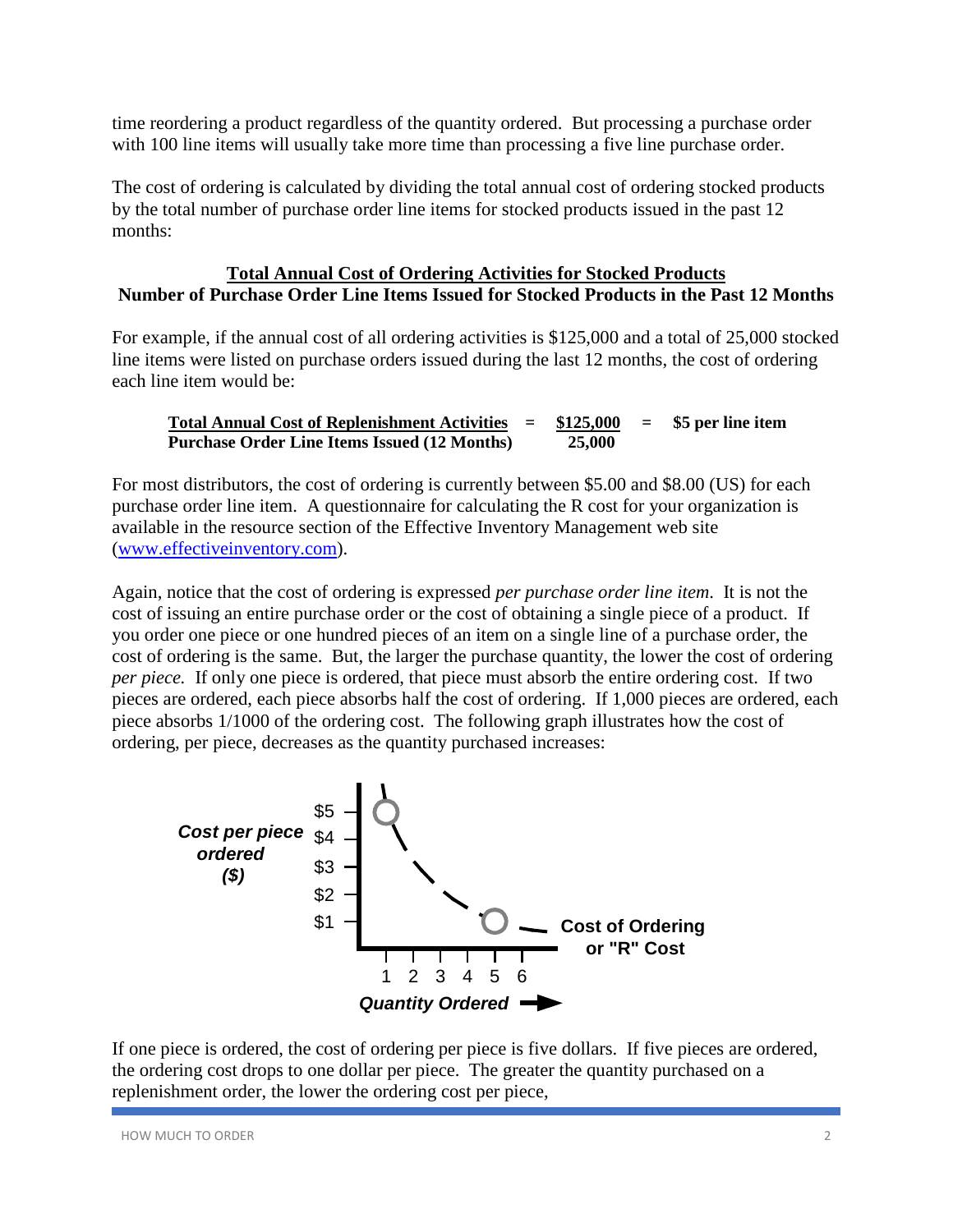# **The Inventory Carrying Cost**

The third element in the total cost of inventory is the carrying cost. The inventory carrying cost, also known as the "K" cost, is accumulation of all the expenses incurred maintaining stocked inventory in your warehouse. Elements of the inventory carrying cost include:

- Moving material from receiving to its proper bin location and shifting it to other warehouse locations as necessary
- Insurance on inventory and inventory taxes (if applicable)
- Rent and utilities for the portion of your warehouse used to store material
- Physical inventory and cycle counting
- Inventory shrinkage and obsolescence
- Opportunity cost of the money invested in inventory. That is, how much could you make if the money tied up in inventory was invested in a relatively safe, income producing investment.

The cost of carrying inventory grows as the investment increases. The more you buy, the longer it takes to sell the shipment. While part of the shipment remains in your warehouse it is "absorbing" the elements of the carrying cost like a sponge. Your money is tied up, you have to count it, it is taking up space, it is subject to shrinkage and obsolescence, etc.

Because of the direct relationship between the total value of inventory and the cost of maintaining that warehouse stock, the inventory carrying cost is expressed as a percentage of the average value of stocked inventory. Typically, the annual inventory carrying cost will be between 14% and 24% of the average value of stocked inventory. That means that it usually costs between 14 cents and 24 cents to maintain a dollar's worth of inventory in a warehouse for an entire year. For example, if a distributor has an average inventory investment of \$1,000,000, the annual carrying cost will be between \$140,000 and \$240,000. A questionnaire for calculating the K cost for your organization is available in the resource section of the Effective Inventory Management web site [\(www.effectiveinventory.com\)](http://www.effectiveinventory.com/).

The following illustration adds the inventory carrying cost to the graph of the cost of ordering:

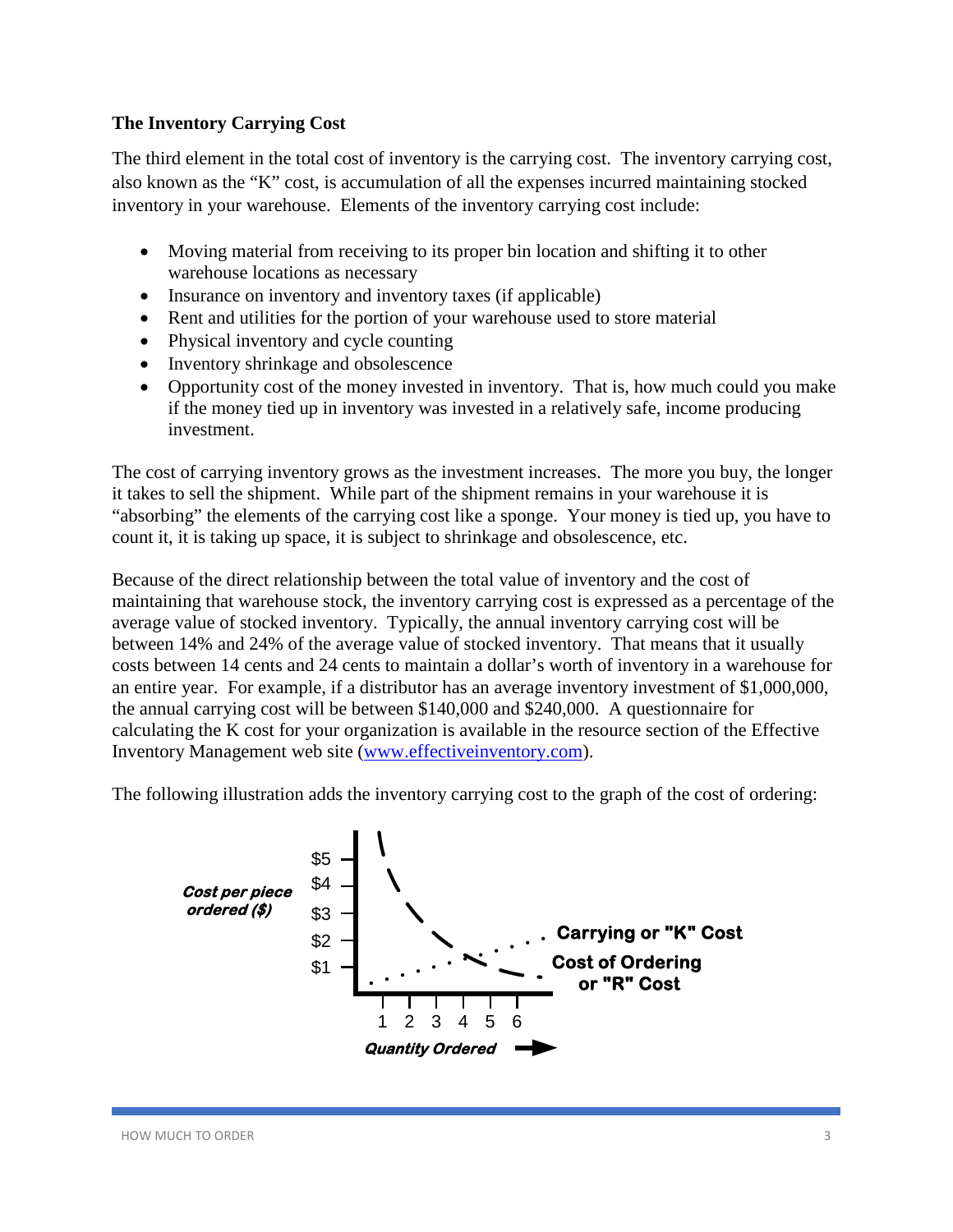Don't misread the graph. Ordering one piece will not result in a carrying cost of one dollar. Carrying costs are calculated on the *average* value of stocked inventory.

# **The Total Cost of Inventory**

If you add the amount paid for the material (including freight, if applicable) to the cost of ordering and carrying cost, the result is the total cost for the material:



Notice that the quantity associated with the lowest total cost (i.e., where the total cost curve is at its lowest point) is the same quantity associated with the intersection of the carrying cost and cost of ordering curves.

# **The EOQ Formula**

It is not necessary to develop a graph to derive the economic order quantity for each item. The EOQ formula calculates the purchase quantity that results in the lowest total cost:

**24 \* COST OF REORDERING (R) \* FORECAST DEMAND COST OF CARRYING INVENTORY (K) \* UNIT COST**

In the formula, the "24" in the numerator is a constant value; it won't ever change. The cost of reordering and the cost of carrying inventory are previously described. The forecast demand is the prediction of what you will sell or use this month or in a future month. Forecast demand is discussed in module #3 of this series. The unit cost is the replacement or landed cost per piece.

# **Working with the EOQ Formula**

Let's look at several examples of how recommended purchase quantities are calculated using the economic order quantity formula: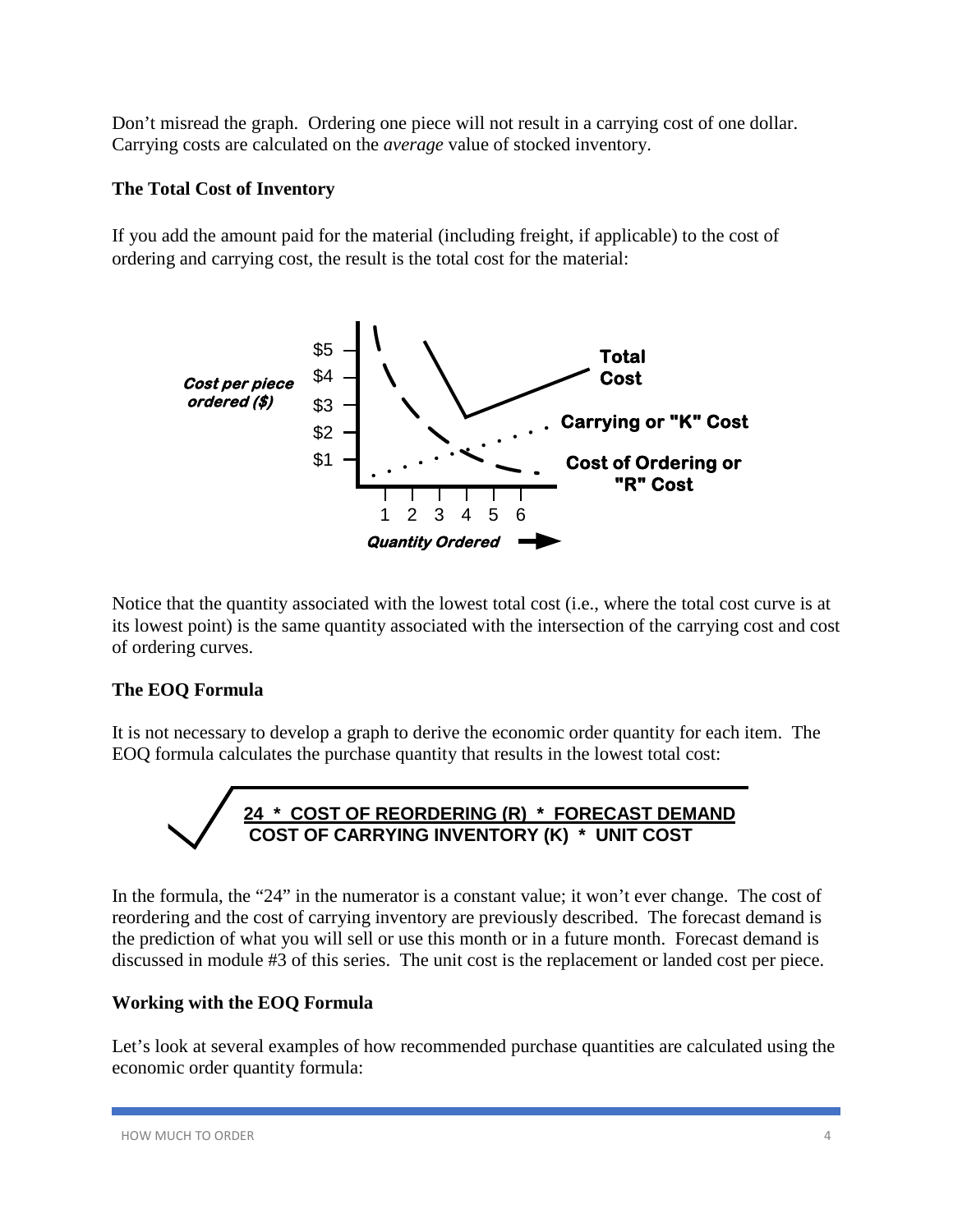Example #1: Product A120

| Forecast Demand                    | $= 25$ pieces per month |
|------------------------------------|-------------------------|
| Unit Cost                          | \$10.00<br>$=$ $-$      |
| Cost of Ordering                   | $=$ \$ 5.00             |
| <b>Carrying Cost</b>               | 20%                     |
| $24 * $5.00 * 25$<br>.20 * \$10.00 |                         |
|                                    |                         |
| $\frac{3000}{20}$                  |                         |
| 1,500                              |                         |
| $EOQ = 38.7$ (rounded to           |                         |
| 39 pieces)                         |                         |

The economic order quantity is suggesting that when stock of item #A120 is replenished, you order 39 pieces. As the demand forecast for the product is 25 pieces per month (or 0.83 pieces per day), this order quantity represents about a 47 day supply  $(39 \div 0.83 = 47$  day supply).

The economic order quantity will vary depending on the total cost of the product passing through inventory each month. This value can be calculated by multiplying the demand forecast by the unit cost. In the example above, \$250 (25 pieces \* \$10 cost) pass through inventory each month. The higher the value of product passing through inventory, the smaller the economic order quantity (in terms of day's or week's supply) of the product.

Let's look at another example. Here the unit cost is \$50.00, much higher than the \$10.00 used in the first example:

Example 2: #B240

Forecast Demand  $= 25$  pieces per month Unit  $Cost = $50.00$ Cost of Ordering  $= $, 5.00$ Carrying Cost  $= 20\%$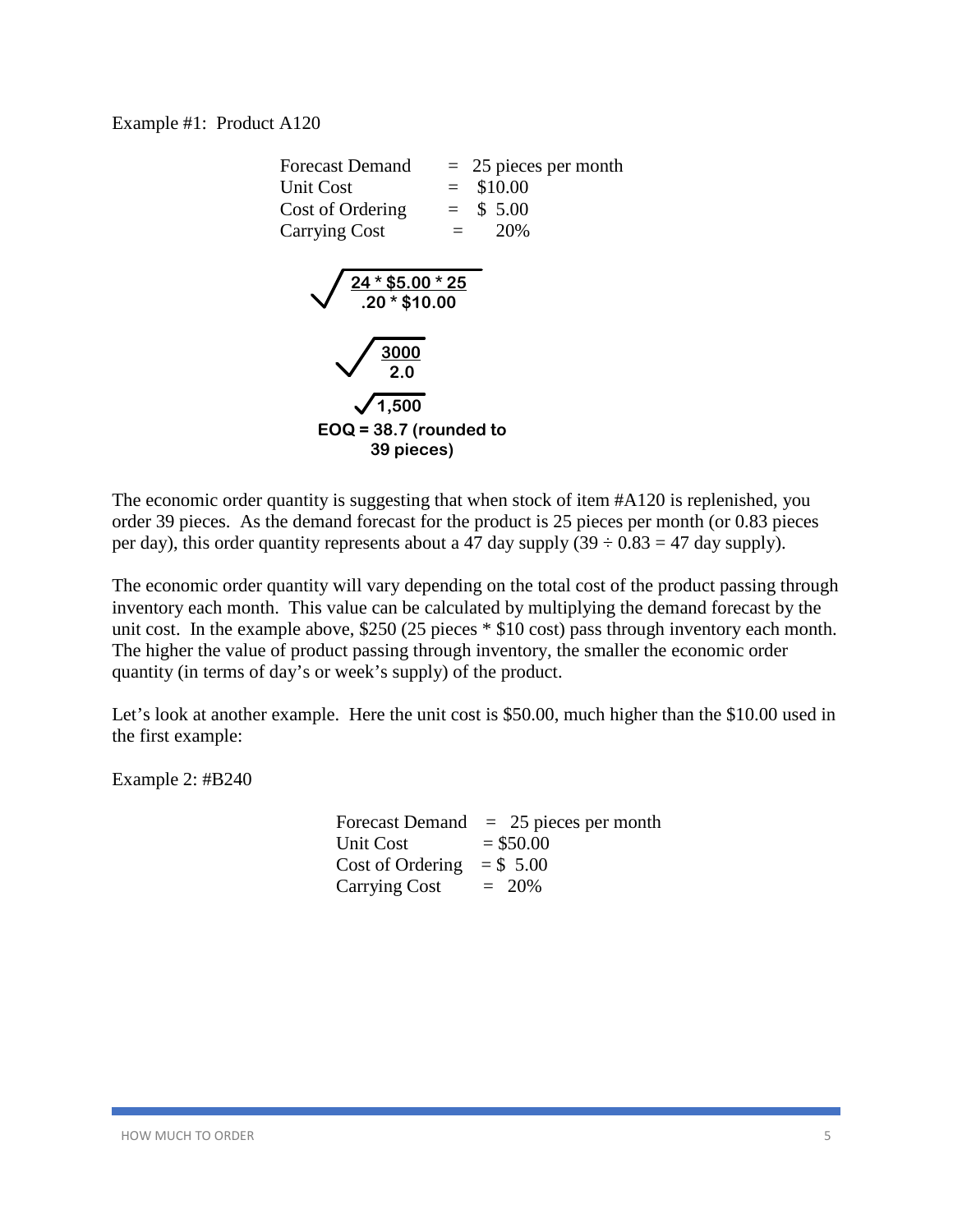

The economic order quantity suggests that when you replenish stock of product #B240, you order 17 pieces or about a 20 day supply (17 pieces  $\div$  0.83 pieces/day = 20 day supply). This is less than one half of the 47 day supply the EOQ suggested for the first item. Why? Well, while \$250 of the first item passes through inventory each month, \$1,250 of second item is sold, transferred or used internally. Remember, THE GREATER THE NUMBER OF DOLLARS OF A PRODUCT PASSING THROUGH INVENTORY, THE SMALLER THE ECONOMIC ORDER QUANTITY. That is, in terms of day's or week's supply of the product.

You may be confused. Isn't it common sense to buy a lot of what sells? Let's look at it from another angle. The EOQ suggests that a distributor should order less of a fast-moving product, more often. Remember that you invest in inventory and expect to earn a return on your investment. Every time you sell a product, you (hopefully) get back what you paid the vendor and earn a profit. If you buy a dollar of inventory from a vendor and then sell it, you have "turned" that dollar once. That is, the dollar's back in your bank account (hopefully accompanied by a profit) and can be used again. If you buy more inventory with that dollar and then sell it, you've turned that dollar again. Every time you "turn" a dollar, you have an opportunity to earn a profit. Those profits are used to pay salaries, other expenses, and hopefully provide a return on investment to the owners.

Perhaps a distributor's goal is to turn their inventory over six to eight times a year. This means that \$1,000,000 dollars of stocked inventory should generate between \$6,000,000 and \$8,000,000 dollars in sales (at cost). But almost every organization has products that are sold or used only once a year, or may not sell at all. Inventory for these slow-moving products may turn once annually, or not turn at all. Popular, fast moving, inventory items must turn more than eight times a year to make up for the slow-moving inventory. If you order a two-week supply of a popular product when it is time to replenish stock, you will turn the inventory of that product up to 26 times a year (depending on the amount of safety stock maintained to protect customer service)!

Notice that the economic order quantity is concerned with the total cost of goods sold of a product passing through your warehouse, not the unit cost of each piece. In the next example, the product has a very low unit cost, but very high monthly demand: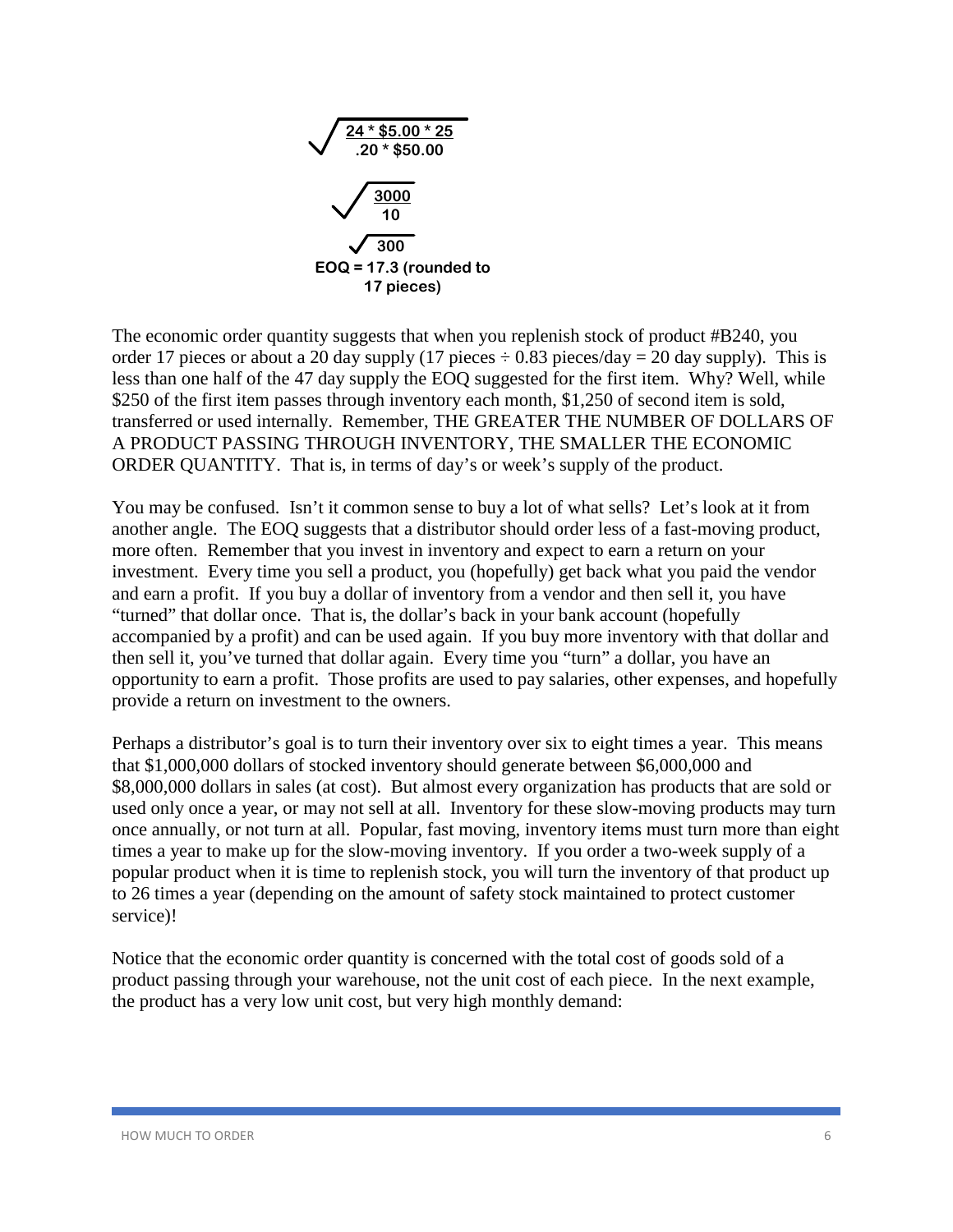

 Demand of 2500 pieces per month is about 83 pieces per day. Despite the fact that the unit cost of the item is only 10 cents, the EOQ formula suggests that you order a 47 day supply of the item  $(\$2500 \div 83$  pieces/day = 47 day supply). This is because \$250 of the item passes through inventory each month. The results are like those in the first example in which the product had identical total dollar movement.

What will the EOQ formula suggest for an item that is slow moving and inexpensive? Let's look at an item that has a unit cost of 10 cents but monthly demand of only 25 pieces per month:



An economic order quantity of 387 pieces is greater than a 15 month supply (387  $\div$  25 per month). More than a year's worth of a product! Who would ever buy that much of one item? Keep in mind that your cost of one year's worth of the product is \$30.00. This amount is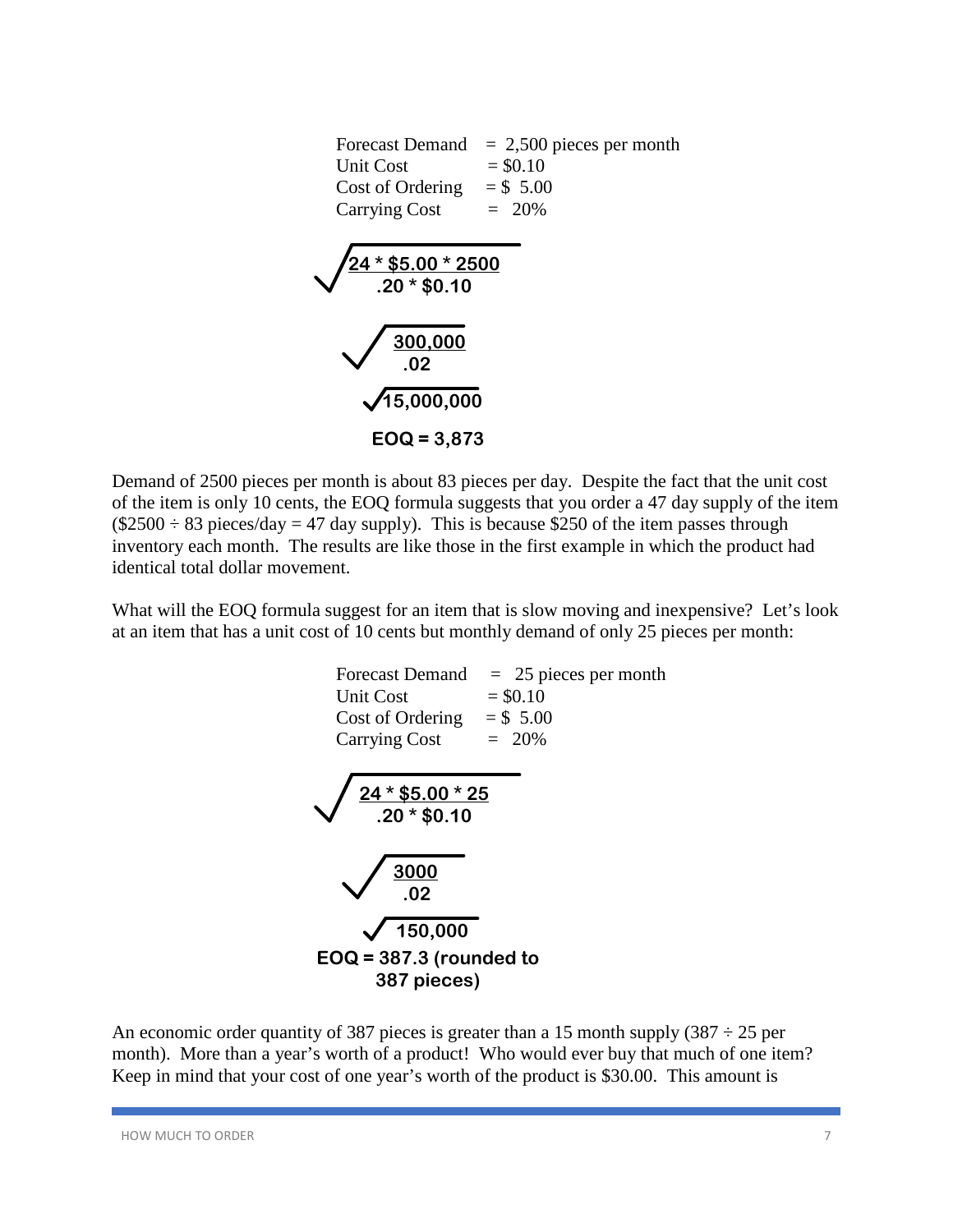calculated by multiplying 12 (months) times 25 (monthly demand) times 10 cents (the unit cost). This small investment for a year's worth of the product makes sense, considering the cost of ordering the product is about \$5 every time it appears on a purchase order.

#### **Limits of the Economic Order Quantity Formula**

The economic order quantity is a mathematical equation. It will always provide the replenishment quantity that provides the lowest total cost. But sometimes the result is not a practical stocking quantity. For this reason, many distributors apply the following limits to the results of the EOQ formula:

- \* REDUCE THE EOQ QUANTITY, IF NECESSARY, TO EQUAL A MAXIMUM OF "X" TIMES THE DEMAND FORCAST. In the last example, the calculated economic order quantity was greater than one year's supply of the product. This assumes that demand, unit cost, the reordering cost, and carrying cost will remain constant for the entire year. While the reordering cost and carrying cost change infrequently, the forecast and the unit cost of many items will fluctuate on a regular basis. And it is an unfortunate fact that inventory shrinkage (loss, theft, breakage, etc.) and obsolescence increase dramatically when inventory remains in a warehouse for an extended period of time. For this reason, best practice is to put an upper limit on the replenishment quantity. Most companies will limit the economic order quantity to equal a three to six-month supply of a product.
- \* THE EOQ WILL BE INCREASED, IF NECESSARY, TO EQUAL DEMAND DURING THE UPCOMING ORDER CYCLE. The order cycle is the amount of time necessary to build a target order with the vendor. If you order a vendor line once a month, you want to order at least enough of a product to meet your needs until you can place another order with the vendor. That is, you don't want to order a one-week supply of an item in that vendor line just once a month.
- \* LIMIT THE EOQ TO THE SHELF LIFE OF THE ITEM. If a product has a shelf life of three months, you never want to order a six-month supply, regardless of the results of the EOQ formula. Most companies specify a shelf life in their computer equal to half the actual shelf life of the product. After all, very few people want to buy a product the day before its expiration date.
- \* LIMIT THE EOQ TO AVAILABLE STORAGE SPACE. This is particularly true for large, bulky items or material that needs to be stored in a special environment. You don't want to order a two-month supply of an item if you only have available space for a onemonth supply.
- \* ROUND THE EOQ TO THE NEAREST PACKAGE QUANTITY. If a product comes in a vendor package of 144 pieces, you probably cannot order an economic order quantity of 131 pieces or 165 pieces. The EOQ should be rounded to the nearest multiple of the vendor's standard package quantity. But, when a product needs to be replenished, at least one vendor package must be ordered, regardless of the EOQ quantity.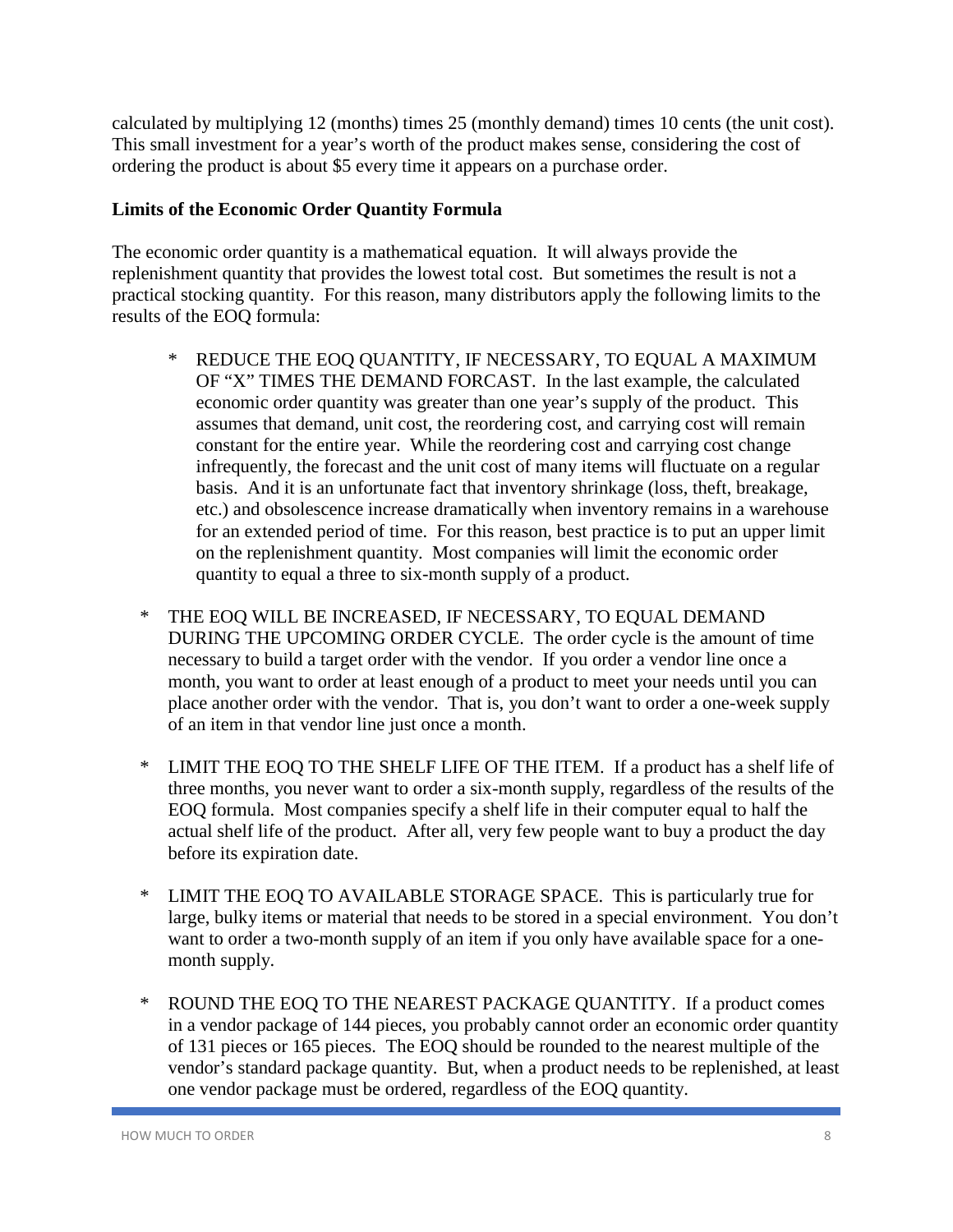*The EOQ modified by these limits is commonly referred to as the standard order quantity or SOQ.*

#### **Ordering to Minimize Your Total Inventory Investment**

The EOQ is designed to maximize your organization's profitability by determining the lowest total cost of inventory. However, sometimes companies emphasize "cash flow management" over profitability. That is they are willing to sacrifice some profit dollars in order to invest smaller amounts in inventory.

If you find yourself in this situation, closely examine the EOQ quantities calculated by your computer system in terms of the day's supply of inventory it represents:

 $[EOQ \div (Monthly Forest \div 30)]$ 

The monthly forecast is divided by 30 to calculate an approximate forecast per day. For example:

> $EOO = 60$ Monthly Forecast  $= 45$

 $[60 \div (45 \div 30)]$  $[60 \div 1.5/\text{Day}] = 40 \text{ Day}$  Supply

A monthly forecast of 45 pieces is about 1.5 pieces per day. The EOQ of 60 represents a 40 day supply (60 pieces  $\div$  1.5/day). Compare the results to the value of the product sold or used during the order cycle for vendor line. For example, you may receive shipments from the primary vendor for this line every 10 days. If you include this item on each order, you can order a ten day supply (10 Days  $*$  1.5/Day = 15 pieces). Compare the value of the EOQ and order cycle replenishment quantities. This particular product costs \$7.50 per piece:

> EOO Value =  $60* $7.50 = $450$ Order Cycle Qty Value =  $10 * $7.50 = $75$

This lower 10 day reorder quantity of this product results in buying \$375 less inventory and would not affect either anticipated lead time usage or safety stock quantity. These are elements of the order point quantity which will ensure that you reorder the product at the "right" time in order to avoid a stockout. Replacing the EOQ with the order cycle quantity for many items can substantially reduce the amount of money you have to invest in inventory.

Though you will not be buying to achieve the lowest total cost for each piece of the product and maximize your profitability, buying just enough to last during the order cycle will reduce necessary cash outlays and increase your inventory turnover (i.e., your opportunities to earn a profit from every dollar of your average inventory investment). This may be just the remedy for a company having cash flow challenges.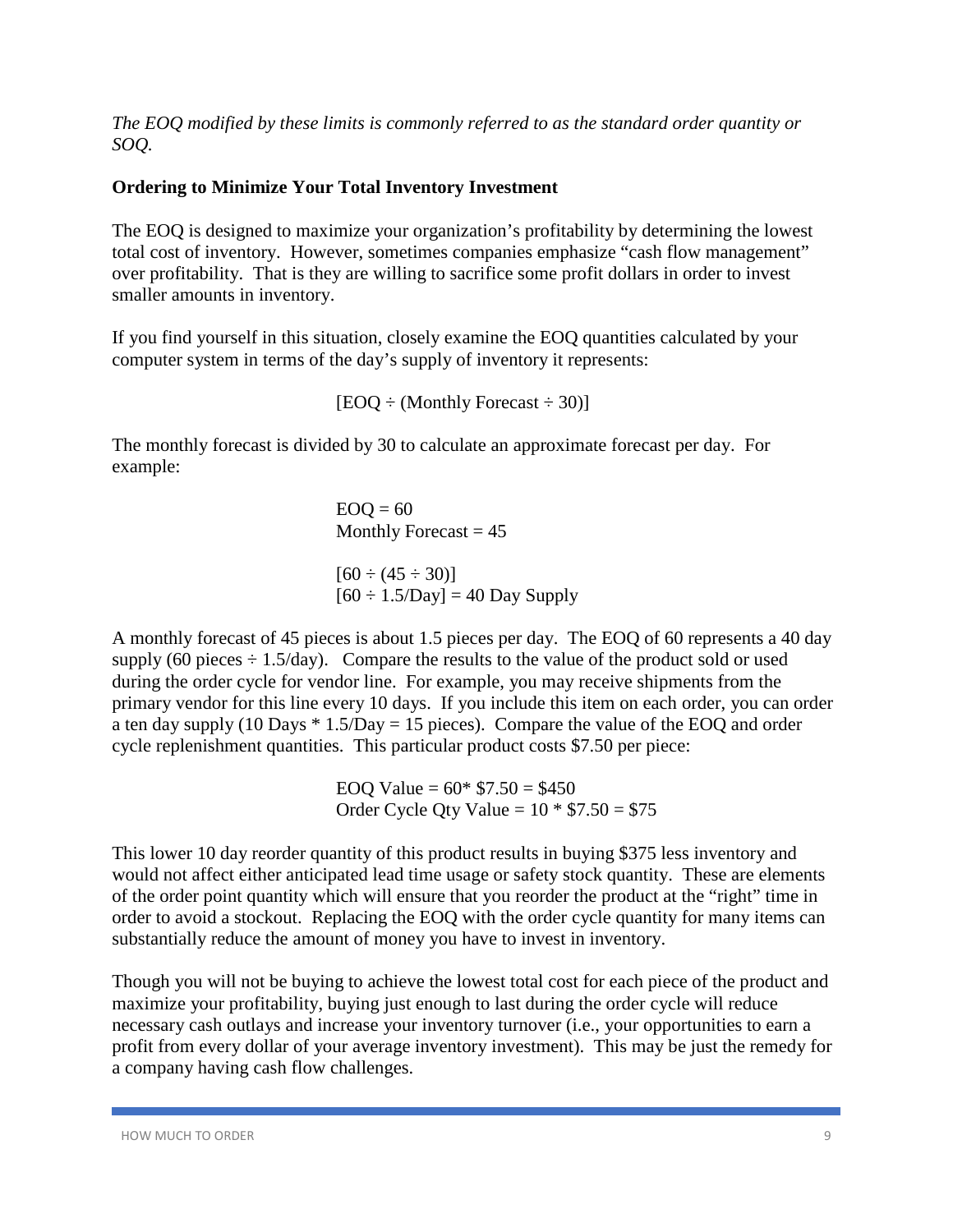# **Test Your Knowledge**

1) What is the EOQ of an item with the following variables:

Forecast  $= 90$  per month (i.e., 3 pieces per day) K Cost  $= 18\%$  per year  $R \text{ Cost} = $6 \text{ per line item}$ Unit Cost = \$20 per piece

- 2) Using the data from question #1, if the carrying cost were raised to 20% would the EOQ increase or decrease? By how much?
- 3) Using the data from question #1. if the cost of reordering was reduced to \$5 per line item would the EOQ increase or decrease? By how much?
- 4) If you could order from this vendor 12 times a year, how would the EOQ be adjusted?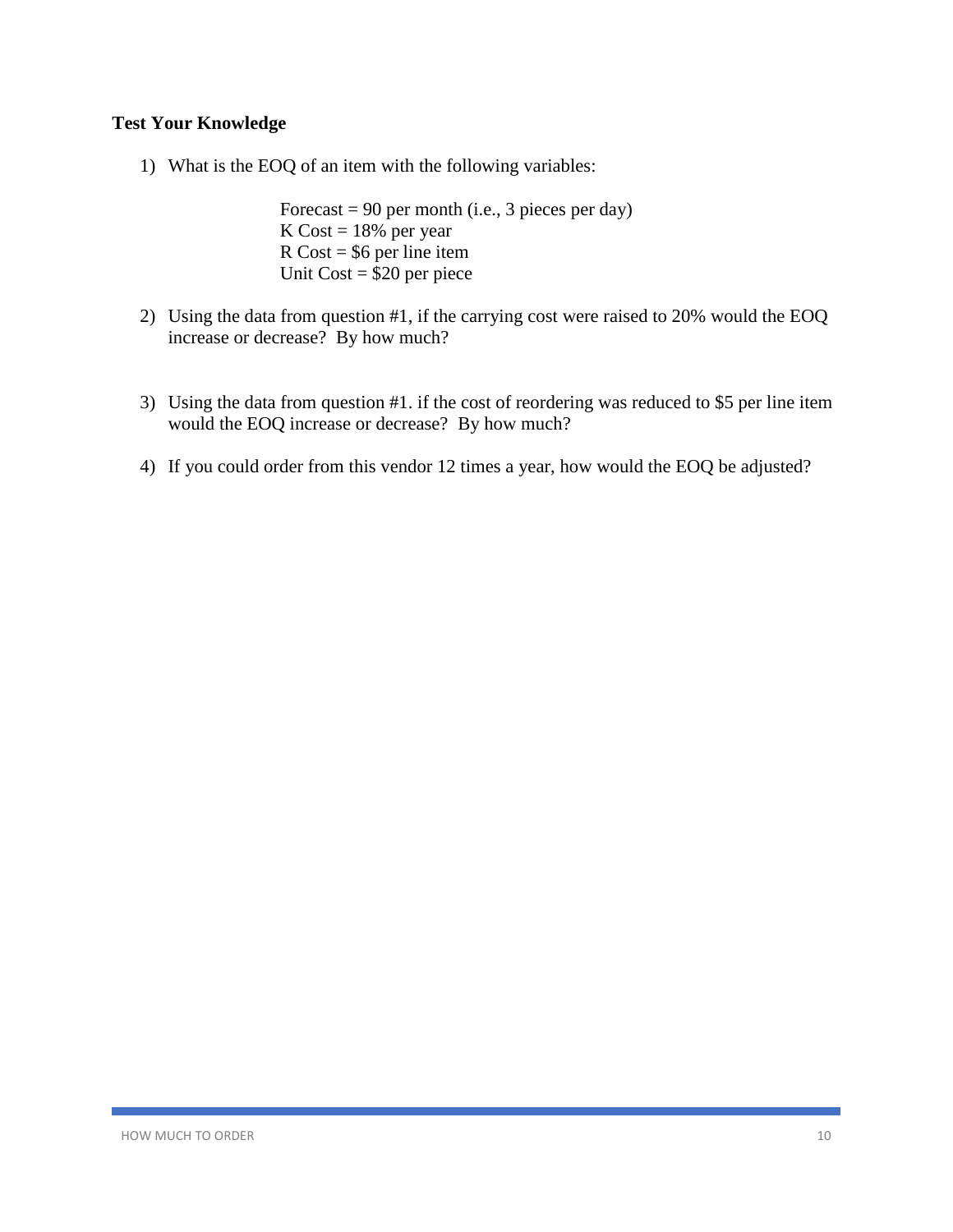Answers:

1) What is the EOQ of an item with the following variables:

Forecast  $= 90$  per month (i.e., 3 pieces per day) K Cost  $= 18\%$  per year  $R \text{Cost} = $6 \text{ per line item}$ Unit  $Cost = $20$  per piece  $EOQ = 60$  pieces **24 \* \$6 \* 90 .18 \* 20 12960 3.6 3600 EOQ = 60 pieces**

2) If the carrying cost were raised to 21% would the EOQ increase or decrease? By how much? Decrease to 57 pieces (it is more expensive to carry inventory)



3) If the cost of reordering was reduced to \$5 per line item would the EOQ increase or decrease? By how much? Decrease to 55 pieces (it is less expensive to reorder products so you can do it more often)